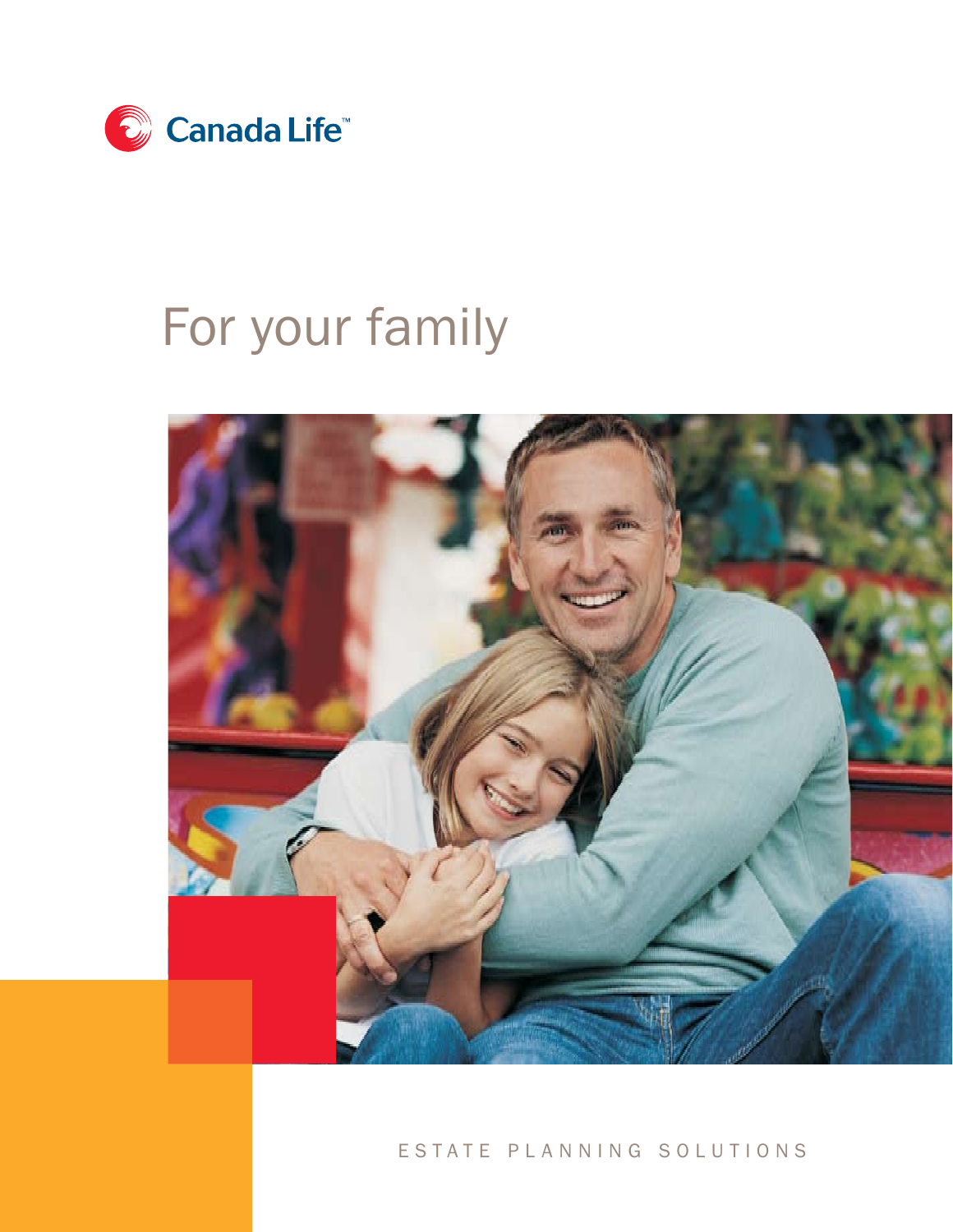An effective estate plan ensures an individual's personal property is managed effectively while they're alive and also that their wishes, such as distribution of assets and minimization of taxes, are carried out following their death.

This brochure will help family members after your death, and for that reason, we refer to *the deceased* throughout. We've included practical advice on who to contact, and information on the options available to your family for their life insurance benefits. Your partner or loved ones will face many decisions. We hope this brochure will make it easier for them to make these decisions and easier for you to talk to them about it.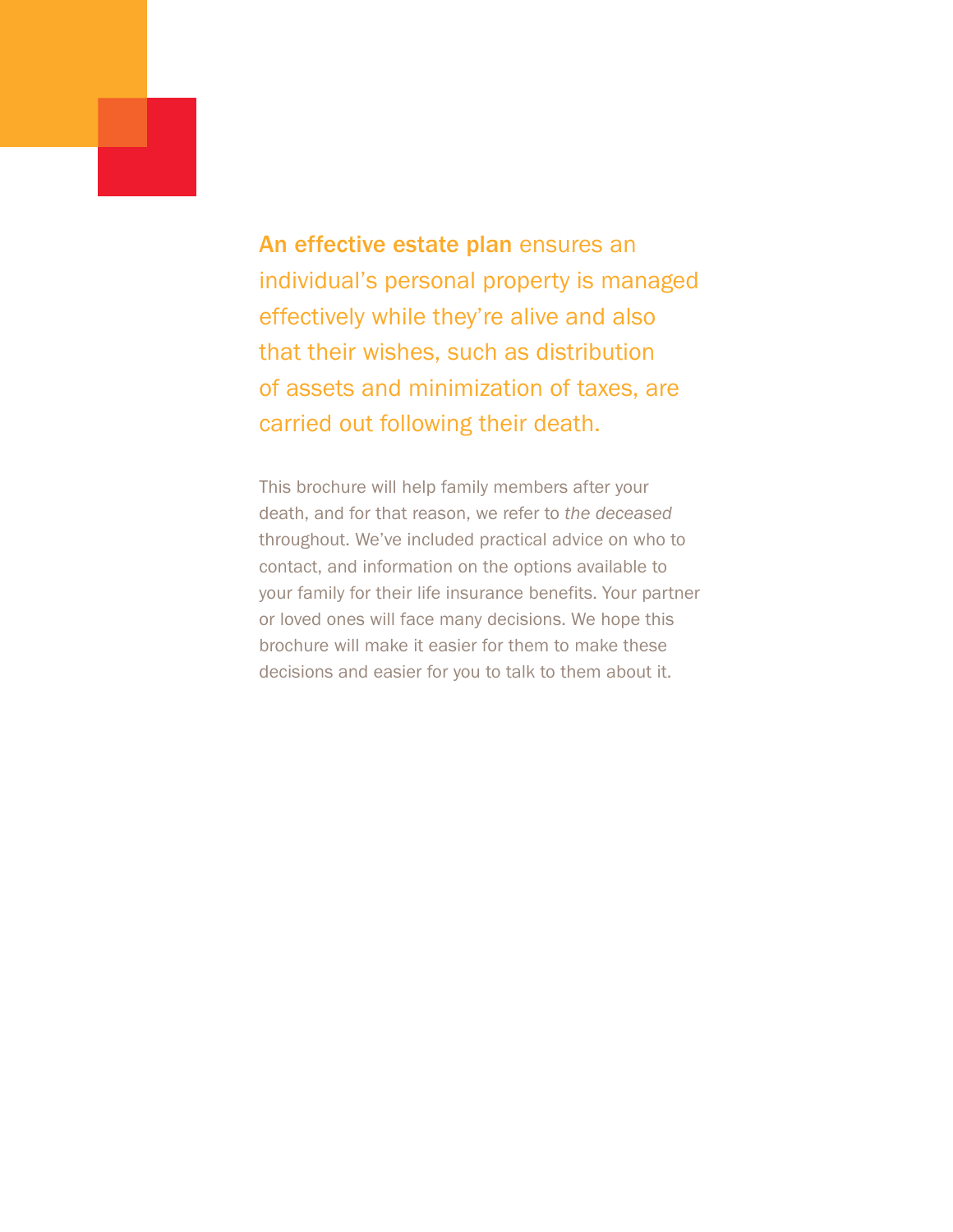## Who to contact

Here's a list of the people and organizations to contact when a family member dies.

#### **Executor**

If the executor is not an immediate family member, he or she should be notified immediately, to begin settling the estate.

#### Banks, credit unions and trust companies

Contact each financial institution the deceased held an account with to confirm the amount on deposit. Check for any creditor life insurance that automatically pays an outstanding loan balance at death. A mortgage, personal loan or vehicle loan may carry this type of insurance. Do not pay off any debts until you know if creditor insurance was in place to cover the debt.

*Please note: In Quebec, executors are known as liquidators. Therefore references to executors in this brochure include liquidators in Quebec. Also, in Quebec, some estate planning duties may be performed by either lawyers or notaries, with certain duties being more typically performed by notaries.*

You shouldn't automatically pay off long-standing debts, for example a mortgage, which carry an interest rate much lower than current interest rates. It may be to your advantage to keep making mortgage payments and invest your life insurance benefits at a higher rate of interest. Any benefits you receive from your spouse's RRSPs, pension plans or deferred profit sharing plans are considered taxable income. You can keep this money taxdeferred by transferring it directly into your own registered plan.

#### Employer

Contact the employer to check on unpaid salary, commissions or bonuses, accrued vacation or sick pay, group life insurance or pension plan benefits owed to the deceased. If the deceased was retired, check with the organization providing the pension payments about the amount of any death benefit owed to beneficiaries (i.e., people who've been named in the policy to receive any death benefits).

#### Canada/Quebec Pension

Beneficiaries may be entitled to a lump-sum death benefit, a survivor's pension or children's benefits. A disability benefit may also be payable if the deceased was disabled for four months before death. If the deceased was receiving Canada/Quebec Pension Plan benefits, the cheques may be cashed up to and including the month of death. Any cheques after that must be returned.

Contact the Canada or Quebec Pension Plan Office nearest you and ask for the appropriate claim forms. You will need to provide the deceased's birth certificate, death certificate, and social insurance number. To claim a survivor's pension, you'll need your birth and marriage certificates. To claim children's benefits, you'll need their birth certificates.

#### Employment insurance

If the deceased was receiving employment insurance benefits at the time of death, the estate is eligible to receive benefits for the two weeks following their death. Contact your local employment insurance office (listed under Human Resources Development Canada in the telephone directory).

#### Veterans Affairs Canada

Veterans may be eligible for additional benefits. To find out more, contact the veteran's affairs office nearest you.

#### Union or business associations

If the deceased was a member of a union, club, business or fraternal association, check to find out if he or she had any group life insurance or other benefits.

#### Life insurance companies

Contact insurance companies that have issued life insurance policies on the deceased. They will need proof of death — a death certificate, coroner or medical examiner's report or in some provinces, a funeral director's statement.

You'll also need to complete a claim form that includes basic information about the deceased, such as the date and place of birth and social insurance number, as well as information about the beneficiaries.

Once the insurance company has all the information it needs, it will review the claim and once approved, pay the proceeds according to the terms of the contract.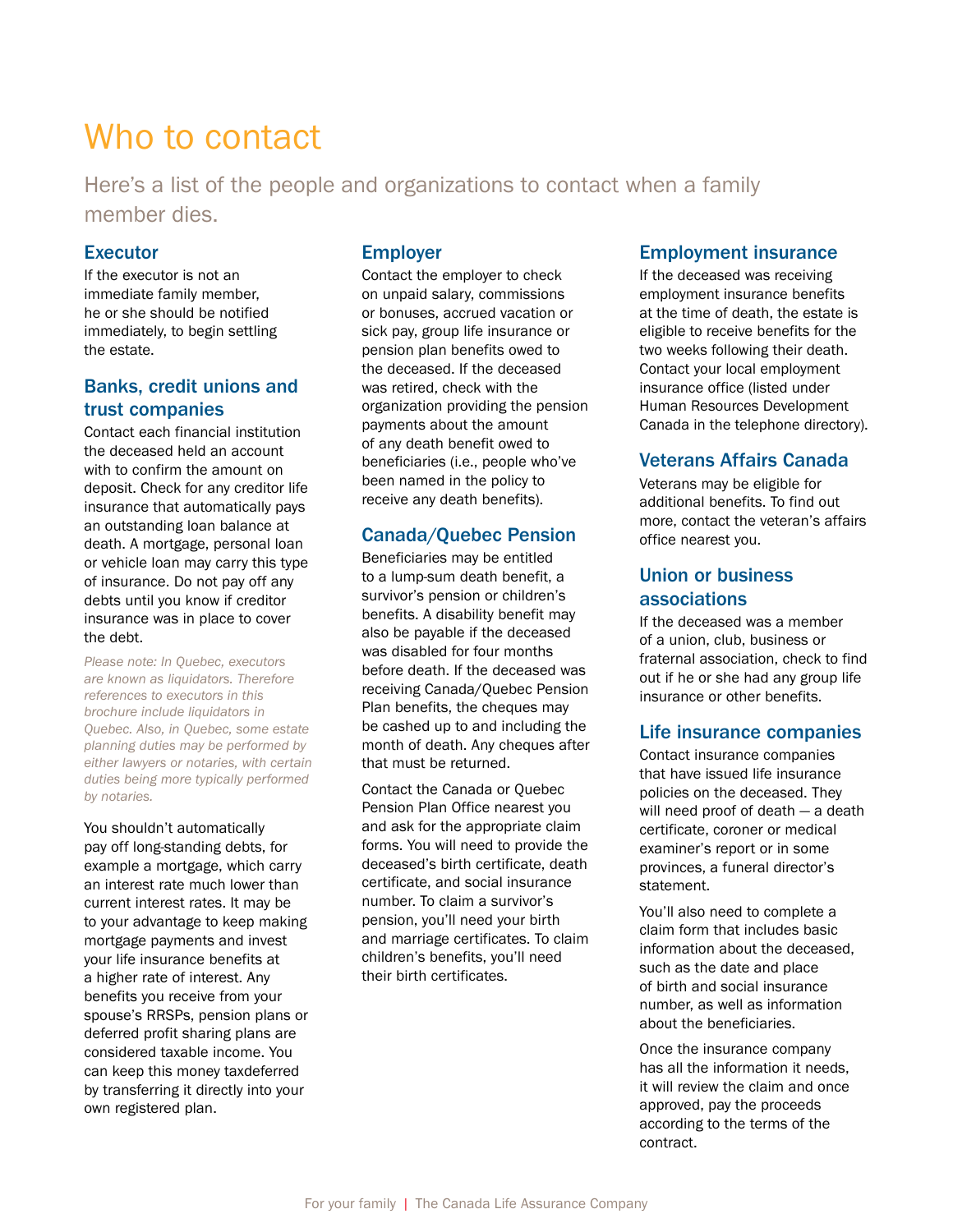# Your life insurance benefits

Here are some things you should know about your life insurance benefits:

- The policy amount, according to the terms of the insurance policy, is paid to the beneficiaries tax-free.
- The claim amount will earn interest from the date of death until it is paid to you. This interest is taxable.

There are several ways you can receive this money — in a lump sum or as a series of regular payments either over your lifetime or for a period you select.

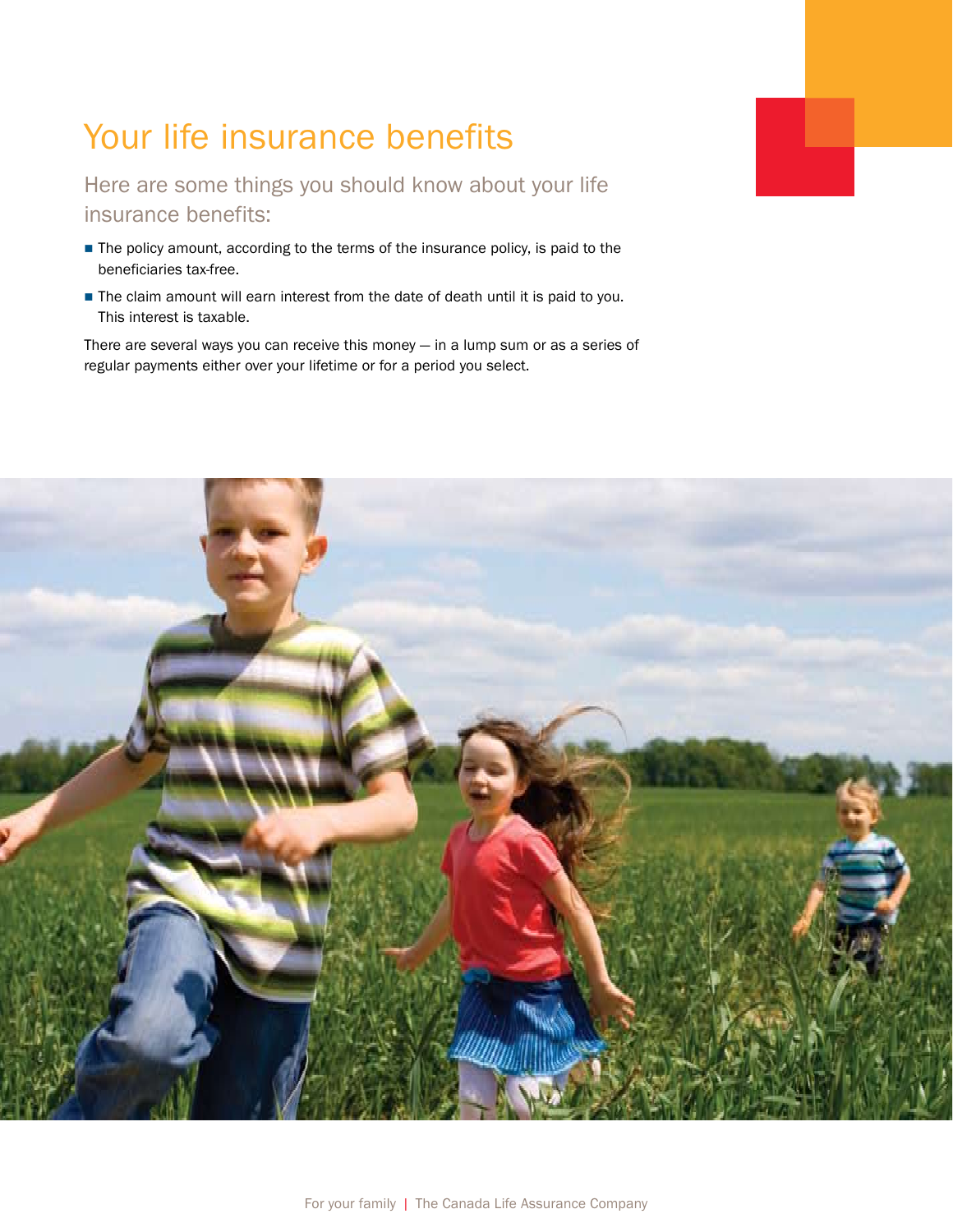## Thinking about your needs

The benefits from a life insurance policy can be significant, but this money may need to last a lifetime. You'll want to be sure you have enough money to support yourself and your family now and for the future, taking into consideration cost of living increases.

Take time to carefully think about your needs, and to make choices about your benefits that will best ensure your financial security over the long term.

- Do you have a young family to support? If so, your income needs may be heaviest over the next 10 to 20 years because of daycare, education and living expenses — until the children are on their own.
- If you have no dependents, is your income sufficient to meet your needs? Do you need only periodic amounts for major expenses such as a new car or repairs to your home? Or do you need a regular guaranteed income?
- Do you wish to use the money to relocate, start a new business or continue your education?
- Are you concerned about providing for your children's post-secondary school education?
- Will the life insurance benefits serve as your retirement fund?
- Do you wish to give all or a portion of the insurance benefits to your children/grandchildren, or your favourite charity?

Once you've thought about your goals, you'll be better prepared to make important decisions about how you want to receive the life insurance benefits.

## Providing an income

Whether your family depends on two incomes or lives exclusively on one, you'll probably need an income to meet ongoing expenses. Most life insurance companies offer beneficiaries a range of options for the money they receive from a life insurance policy.

#### 1. Take the policy proceeds in cash or transfer them directly to an investment account.

You can take your insurance proceeds in cash to invest as you wish. You can invest this money in long or short-term guaranteed investments or an investment fund. Your advisor can help you decide on the best portfolio mix for your investments with the Canada Life Asset Allocation Software, CLAAS. Based on your risk tolerance and the time horizon for your investments, CLAAS will select the most appropriate investment mix for you.

#### 2. Receive an income for life

If you choose a life income annuity, you'll receive regular payments for your lifetime, with a guarantee to pay for a specified number of years; i.e. five, 10, 15 or 20 years. If you die before the end of this period, payments will continue to your beneficiaries.

#### 3. Guarantee income for a specified period

With a term certain annuity, you'll receive regular payments for a period of time you choose, from one to 50 years. This kind of annuity is often used to provide an income bridge to retirement. A term certain annuity gives you the greatest income for the fixed period. All proceeds are fully paid out at the end of the period you choose. This option is attractive if, for example, you need a larger income while children are young, or until your pension begins.

### Once you set your goals, you'll be in a better position to make these decisions. Your financial advisor can help.